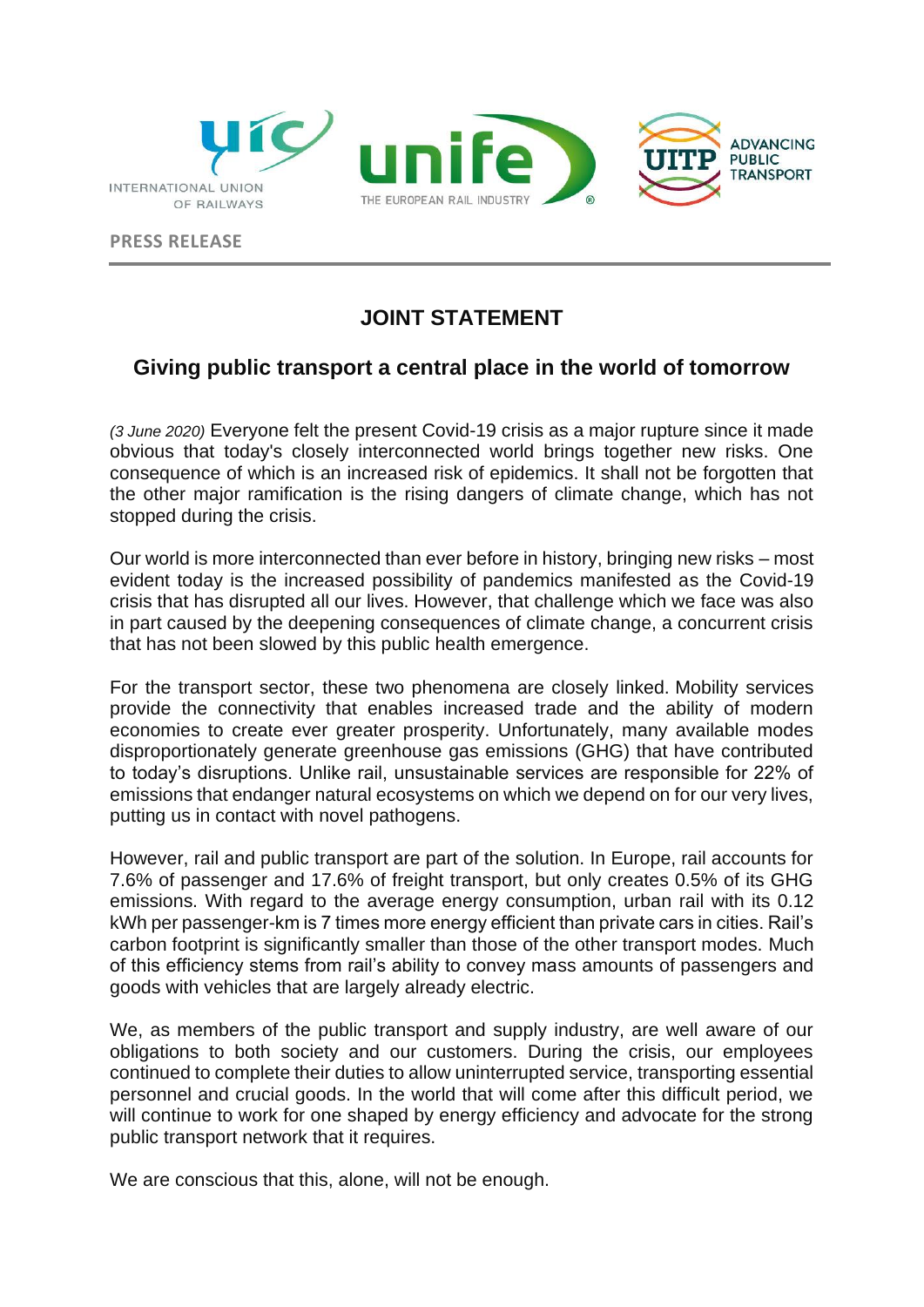The customer experience must be revolutionised through the creation of seamless multimodal mobility network that places rail at its backbone and utilizes flow management to anticipate consumer patterns. It is possible to reform cumbersome elements of public transport which act as a barrier to usage. If we act now, public rail transport can be more widely associated with freedom, flexibility and comfort.

In order to increase capacity, our networks need more infrastructure to handle everincreasing mobility demands. It must be made intelligent to optimize existing system usage. This belief is already shaping how we design future networks. Those developments will revolve around autonomous vehicles, the Internet of Things and artificial intelligence. This will be made possible by focusing on a new telecommunications infrastructure that makes the best use of 5G technology, which is being worked on by the entire rail industry.

As we collectively rethink sustainable mobility, it is quintessential that transportation is not synonymous with individual vehicles. In order to do so, the public must understand rail's value to urban life. Due to its higher capacity, its utilization can make cities less congested and less polluted, while maintaining a multimodal system that adequately and equally serves metropolises, conurbations and their surrounding regions. Public acceptance of autonomous rail vehicle integration into public transport infrastructure is key for improved mobility and diminished environmental impact.

The Covid-19 crisis will not go on forever. We will once again be able to safely meet, to talk to each other face-to-face, and to share a bus, tram, metro or train ride.

However, we will need the support of the European Union and its Member States. Public transport and the rail supply industry commends the European Commission's new *"Next Generation EU"* and 2021-2027 Multiannual Financial Framework (MFF) proposals, as well as their recent assessment of "the European Green Deal as the EU's recovery strategy" that requires "a boost for rail travel and clean mobility in our cities and regions" to achieve climate neutrality. 2021 will be the European Year of Rail, but it must also celebrate sustainable mobility and public transportation. Today, we must maintain investment in new infrastructure projects, new rolling stock, and  $$ above all - research. Given the clear successes of the Shift2Rail Joint Undertaking, it must be extended as Shift2Rail under Horizon Europe to provide the sector an ambitious innovation programme that aims to transform European transportation.

Our services and products have stood the test of this crisis, and we will continue to serve as needed. We are committed to building a new mobility paradigm for Europe's sustainable future.

François Davenne, UIC Director General *"The aftermath of the Covid 19 crisis will be the occasion to build a new normal for the world of tomorrow. Railways have demonstrated their resilience and their capacity to deliver essential services even in these difficult circumstances. We all know that railway and public transport are the key for a sustainable future, provided that they are able to implement seamless multimodal mobility networks. Together UIC, UNIFE and UITP strongly commit to giving a new sense of urgency to the delivery of this paradigm for the public transport ecosystem."*